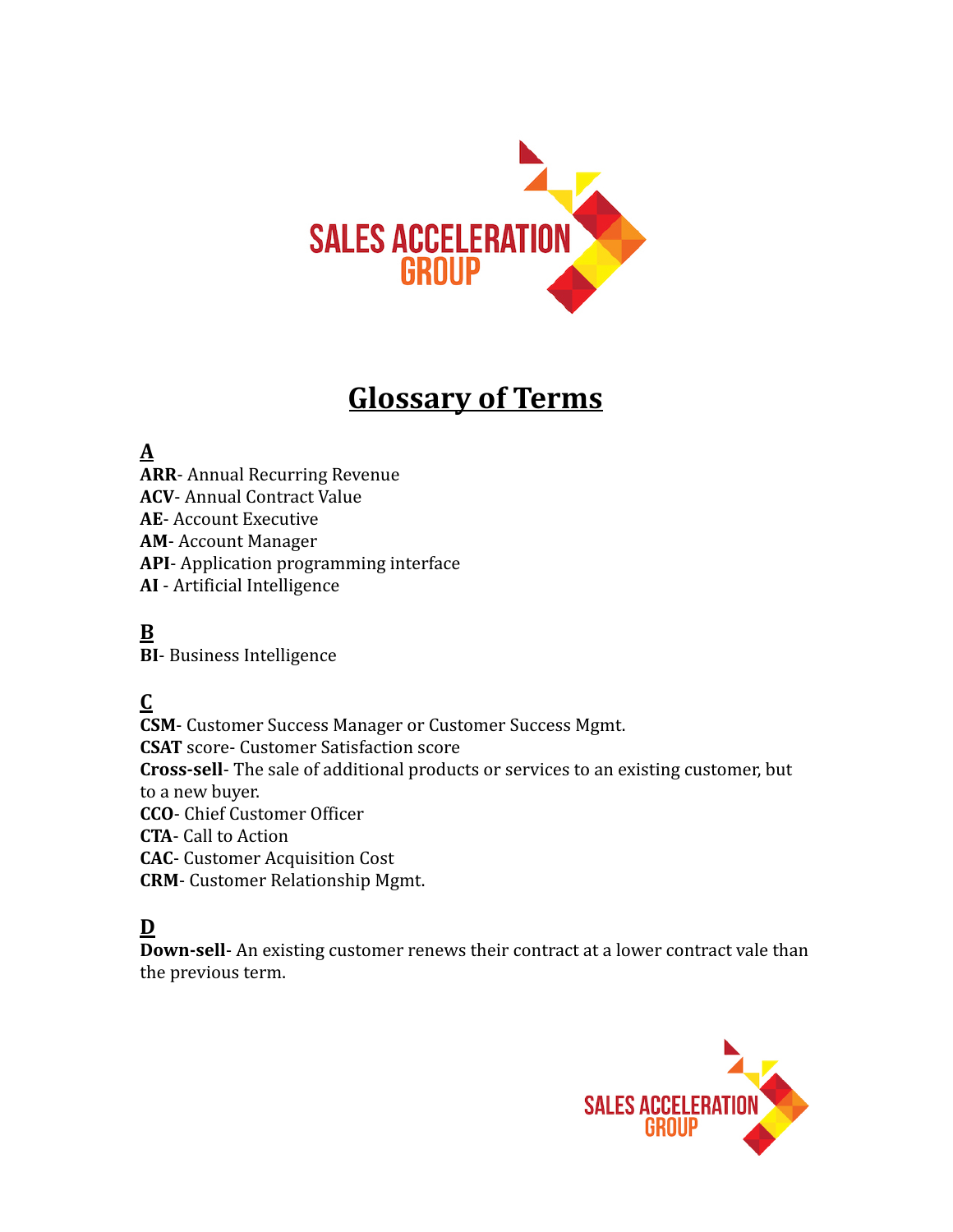**E EBR**- Executive Business Review **ERP**- Enterprise Resource Planning

#### **F**

**FVD**- First Value Delivered **FTP** – File Transfer Protocol

## **G**

**H**

**I IoT-** Internet of Things

## **J**

**K KPI's** – Key Performance Indicators

**L LRM** - Lifetime Revenue Management

#### **M**

**MRR**- Monthly Recurring Revenue **MDA-** Matrix Data Analytics **MQL**- Marketing Qualified Lead

#### **N**

**NPS**- Net Promoter Score- A survey methodology that is used to evaluate customer satisfaction. How likely are you to recommend our product/service? **Native force.com** - all data is stored in SF and it leverages SF's security, privacy, and permissions structures.

**NLP-** Natural Language Processing